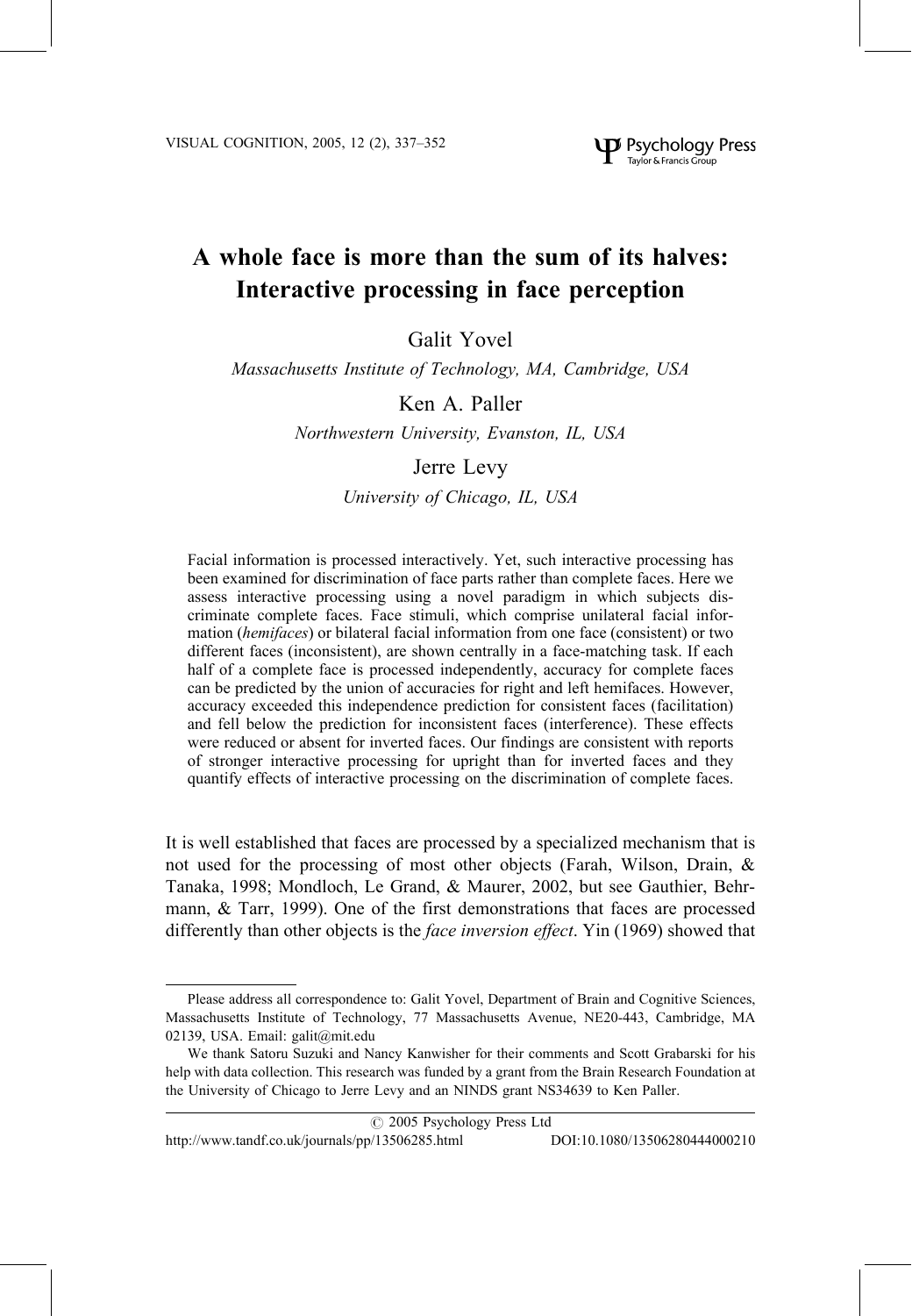face recognition is poorer when faces are presented in an inverted relative to upright orientation. Because this inversion effect is much smaller for nonface objects (e.g., houses, scenes), Yin inferred that faces are processed by a specialized mechanism. Recent support for this claim comes from studies using neuroimaging (Kanwisher, McDermott, & Chun, 1997) and electromagnetic recordings of brain (Bentin, Allison, Puce, Perez, & McCarthy, 1996; Liu, Harris, & Kanwisher, 2002; McCarthy, Puce, Belger, & Allison, 1999), which revealed larger neural responses to faces than nonface stimuli in bilateral occipitotemporal regions. The question of whether the face system is specialized only for faces or for any stimulus category for which subjects show expertise (i.e., subcategory discrimination abilities) is hotly debated (Diamond & Carey, 1986; Gauthier, Tarr, Moylan, Skudlarski, Gore, & Anderson, 2000; Kanwisher, 2000). However, most investigators agree that our representation of faces is qualitatively different from the representation of most stimuli for which we show no expertise.

Behavioural studies have characterized the nature of our face representation (Farah et al., 1998; Tanaka & Farah, 1993; Tanaka & Sengco, 1997; Young, Hellawell, & Hay, 1987). These studies suggest that special integrative mechanisms are applied to face processing. For example, Tanaka and Farah (1993) showed that participants are better in recognizing a feature (e.g., Larry's mouth) within a previously learned face (e.g., Larry's face) than when presented alone (the *whole–part effect*). This effect is not observed with scrambled faces, inverted faces, or houses, which suggests that features in upright faces but not other stimuli are represented interactively rather than independently. Similarly, people are poorer in recognizing an upper half or lower half of two different faces when the two halves are fused to make a composite upright face than when the two halves are misaligned or when the fused face is inverted (Young et al., 1987). This *composite face effect* implies that when parts of a composite face are inconsistent (from two different individuals), integrative processing of the upright composite interferes with discrimination of a part.

The foregoing studies show that the accuracy of discriminating face parts depends on the facial context, which implies that face parts are not processed independently. However, these investigations examine the perception of face parts rather than the discrimination of complete faces, which is the focus of the current investigation. Thus, in the current study we presented a face-matching task with four types of faces (Figure 1A): (1) *consistent faces*, in which right and left halves are mirror images (symmetrical along the midline); (2) *inconsistent faces*, in which right and left halves are of two different people; (3 and 4) *left* and right hemifaces, in which a left or a right half-face is combined with a lowcontrast, task-irrelevant half-face.

Because performance for hemifaces was critical for deriving accuracy estimates for complete faces, as described below, it is important to assure that similar conscious experiences are produced with the four face types. Further, our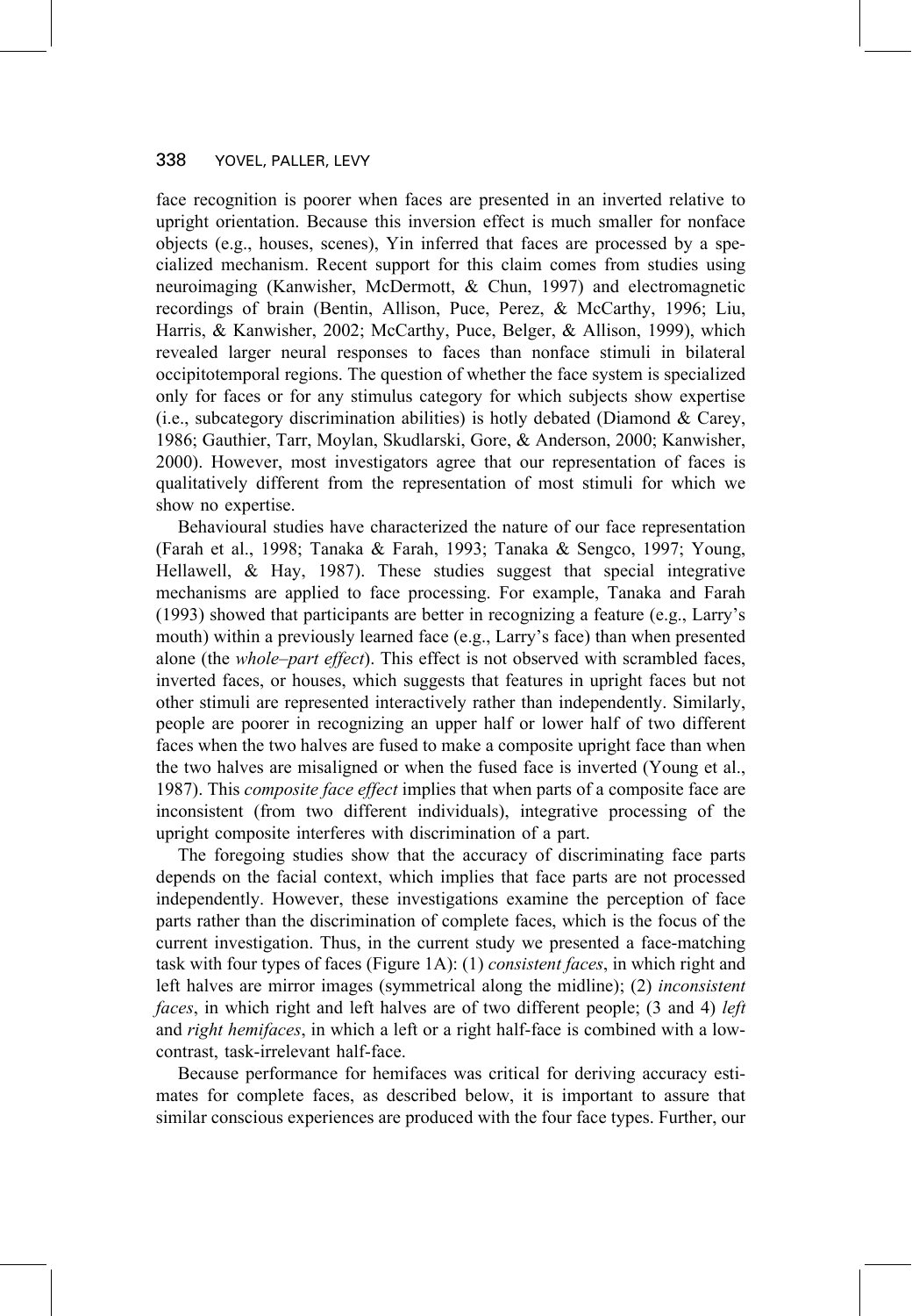

Figure 1. (A) The four types of face stimuli in Experiment 1 and 2. Consistent faces are composed of two consistent half faces; inconsistent faces are composed of two inconsistent half faces; left and light hemifaces are composed of a half face combined with a low-contrast, task-irrelevant neutral face. A thin white stripe conceals the inconsistency between the two halves of inconsistent faces and hemifaces such that when these faces are presented briefly and masked, the majority of subjects perceive all stimuli as complete coherent faces (i.e., perceptual completion). (B) A trial sequence consisted of a fixation cross, a face stimulus (consistent face, inconsistent face, right or left hemiface), a poststimulus mask and the presentation of a choice set of six faces until response.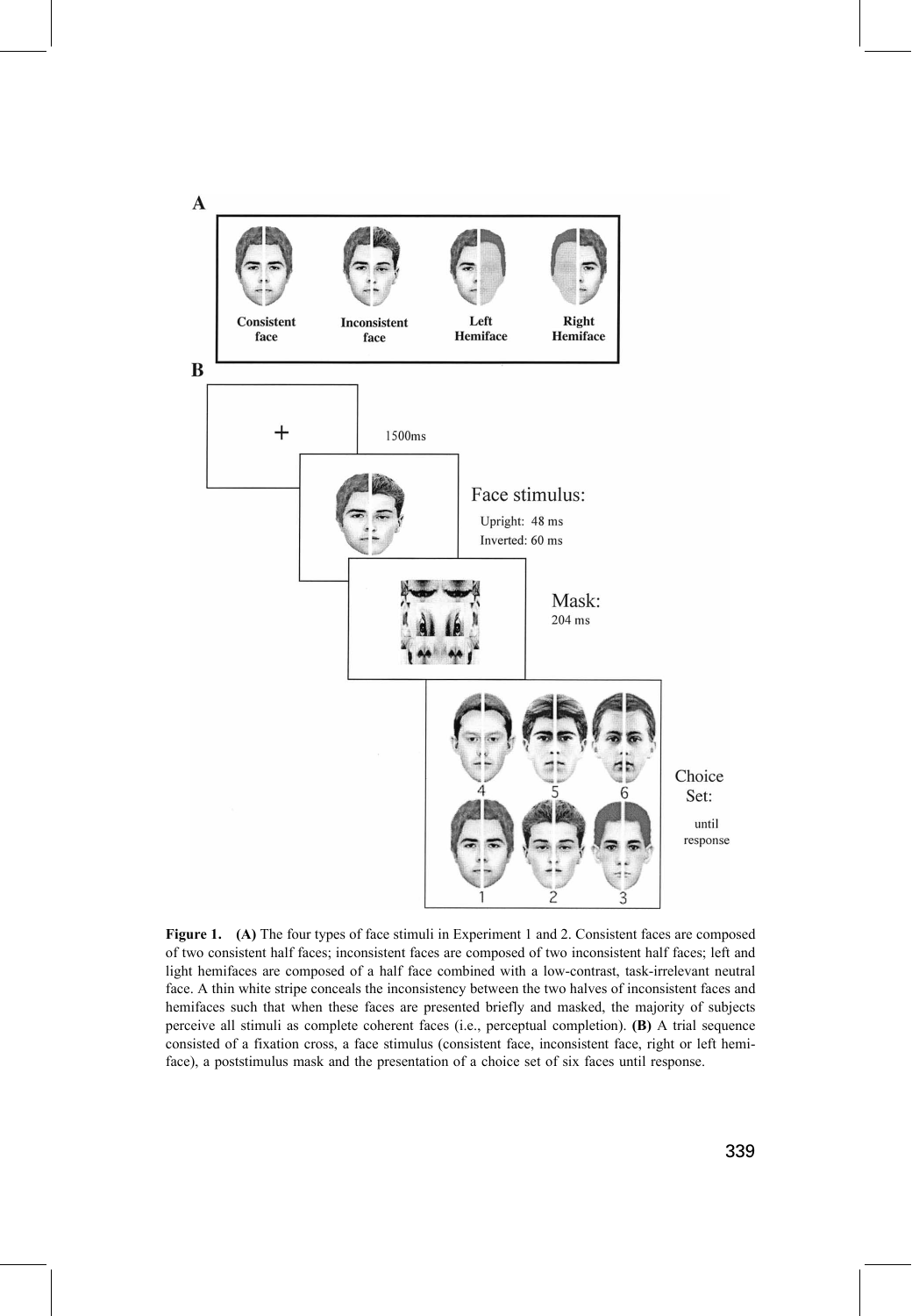goal in this study was to assess the perception of whole faces rather than face parts. Therefore, we utilized the phenomenon of *perceptual completion* (Milner & Dunne, 1977) to induce a conscious perception of a consistent, complete face for all stimuli by (1) masking midline discrepancies of the two facial halves with a white vertical strip; (2) including a low-contrast, task-irrelevant half face in each hemiface; and (3) presenting stimuli for brief exposure durations followed by a poststimulus mask.

If the two face halves of complete faces are processed independently, accuracy for complete (consistent or inconsistent) faces can be estimated by the union of the *observed* accuracy for left and right hemifaces. Specifically, the probability that an incorrect match response is made to a complete face is the probability that neither half is correctly matched. If the two halves of a bilateral stimulus are processed independently, then the product of probabilities of failure for the left half,  $1 - p(L)$ , and for the right half,  $1 - p(R)$ , specifies the failure rate for the complete face,  $p(W) = [1 - p(L)][1 - p(R)] = 1 - p(L) - p(R) + p(L)p(R)$ . Thus, if matches of the two halves are independent, the success rate is.

 $p(C) = 1 - p(W) = p(L) + p(R) - p(L) p(R).$ 

This estimated performance for independent processing of the two halves of complete faces is then compared to the *observed* performance for complete consistent and inconsistent faces. If interactive processing is operative, observed accuracy should be higher than the estimated performance for consistent faces (facilitation) and lower than estimate for inconsistent faces (interference). Because previous studies suggest that interactive facial processing applies to upright but not inverted faces (Tanaka & Farah, 1993; Young et al., 1987), we hypothesize that interactive processing will be present for upright faces and reduced or absent for inverted faces.

In Experiment 1, we investigated whether the two halves of upright faces are processed independently or interactively. In Experiment 2, we applied the same methodology with both upright and inverted faces. The independence prediction is made with the assumption that the low-contrast side of hemiface stimuli does not interfere with discrimination of the task-relevant hemiface. In Experiment 3 we addressed this issue by examining hemiface perception as a function of the presence or absence of the low-contrast side and of the level of contrast.

# **EXPERIMENT 1: INTERACTIVE FACE PROCESSING FOR UPRIGHT FACES**

# Methods

Subjects. Twenty-four right-handed University of Chicago students and employees (12 males; age range:  $18-26$ ) participated in Experiment 1. The subjects received \$10/hour for their participation.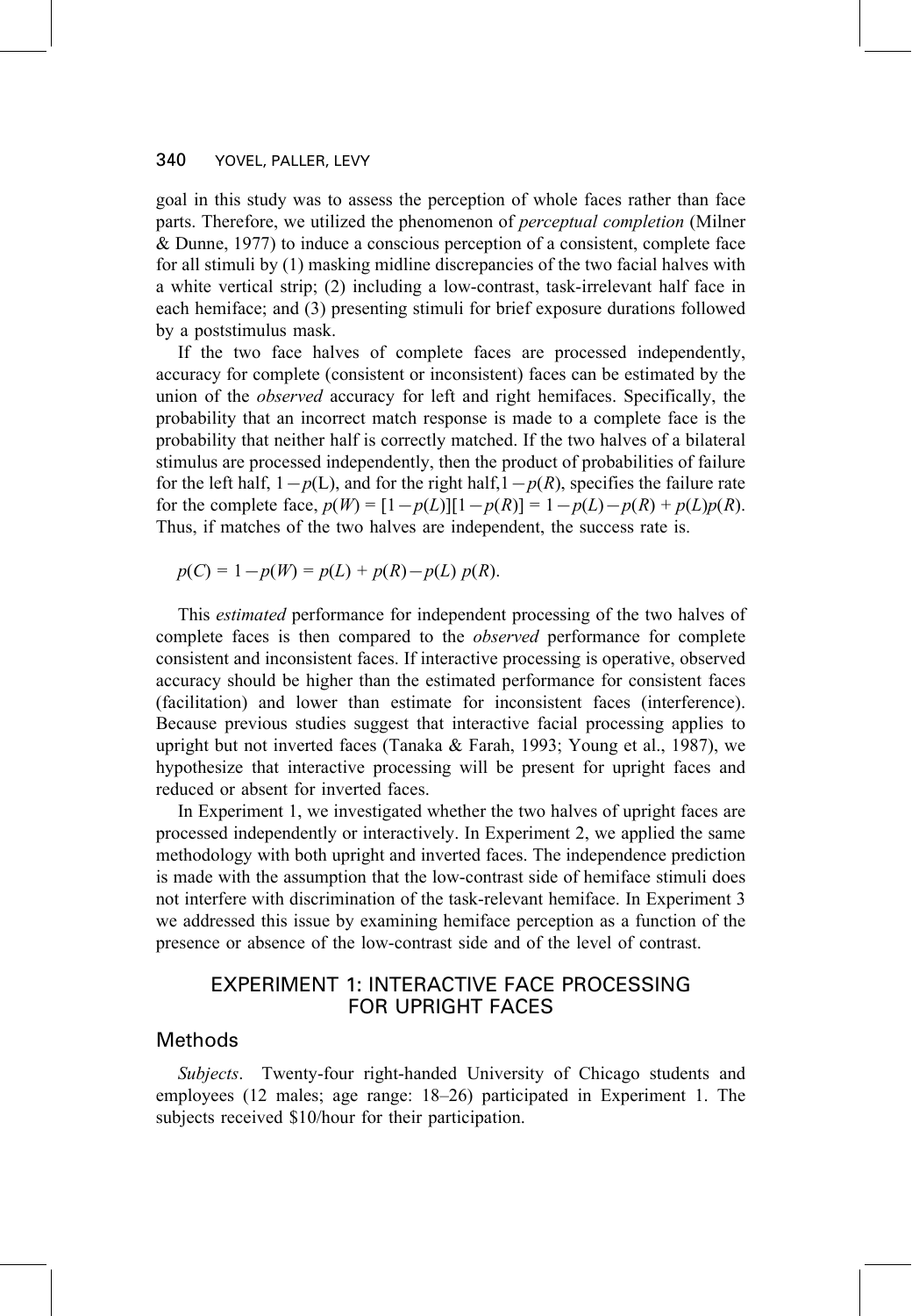#### INTERACTIVE PROCESSING IN FACE PERCEPTION 341

Stimuli and apparatus. Frontal views of faces of six young males were selected from the University of Stirling face database (http://pics.psych.stir.ac.uk/). All stimuli from a given poser were constructed from only a single half of the poser's face and its mirror image. For some posers, we used the left half and for others, the right half. Facial images (Figure 1A) were constructed as follows. Six consistent faces were made by combining each half-face with its mirror image. Six right and six left hemiface stimuli were made by combining each half-face (or its mirror image) with a standard female half-face in which contrast was reduced to 33% to limit the influence of the task-irrelevant halfface. Thirty inconsistent faces were comprised of the 15 combinations of each half-face with the half-faces of the other five posers and the mirror images of these combinations. The choice set comprised the six consistent faces. Each face subtended 3.2° of visual angle horizontally.

As mentioned above, a white vertical midline strip of  $0.2^{\circ}$  horizontal visual angle was included to conceal the inconsistency of the two halves of hemiface stimuli and inconsistent faces. The midline strip was also added to consistent stimuli and to the faces in the choice stimuli. Subjects were not informed that stimuli included hemifaces and inconsistent faces, and most subjects (74%) expressed no knowledge during debriefing of the bilateral inconsistency in these face types. The rest of the subjects  $(26%)$  suspected that some stimuli were not consistent only towards the end of the experiment.

All faces were equated for luminance, length, and width. Stimuli were presented on a 17-inch monitor (1024  $\times$  768, 85 Hz, Mac Std Gamma) under control of PsyScope 1.2 (Cohen, MacWhinney, Flatt, & Provost, 1993) and viewed from a distance of 45cm, which was controlled by a chinrest.

*Procedure.* Participants were introduced to the experiment by signing a consent form in which they were given general information on the experiment. They then completed a nine-item handedness questionnaire. Subjects were not informed that some face stimuli were inconsistent. A trial sequence included a fixation plus sign for 1000 ms, a circle that replaced the plus sign for 500 ms (warning cue), a 24 ms interstimulus interval, a central face stimulus (consistent, inconsistent; right or left hemiface) for 60 ms and a symmetrical rectangular pattern mask of scrambled facial features  $(4.3^{\circ}$  high by  $3.4^{\circ}$  wide) for 204 ms. After the disappearance of the mask, the six choice faces were presented (Figure 1B). Subjects chose the correct face by pressing the corresponding 1–6 key on the computer keyboard. No subject experienced conflict or ambiguity in matching inconsistent faces. Apparently, one hemiface of inconsistent stimuli dominated perception<sup>1</sup> on each trial of inconsistent faces.

<sup>&</sup>lt;sup>1</sup> There was a higher proportion of correct identification of the left side  $(23.8\%)$  than the right side (16.9%) of inconsistent faces,  $t(23) = 1.91$ ,  $p = .07$ , in Experiment 1, and for left side (28.8%) than the right side (18.8%) for upright,  $t(23) = 3.09$ ,  $p < .01$ , but not inverted faces in Experiment 2.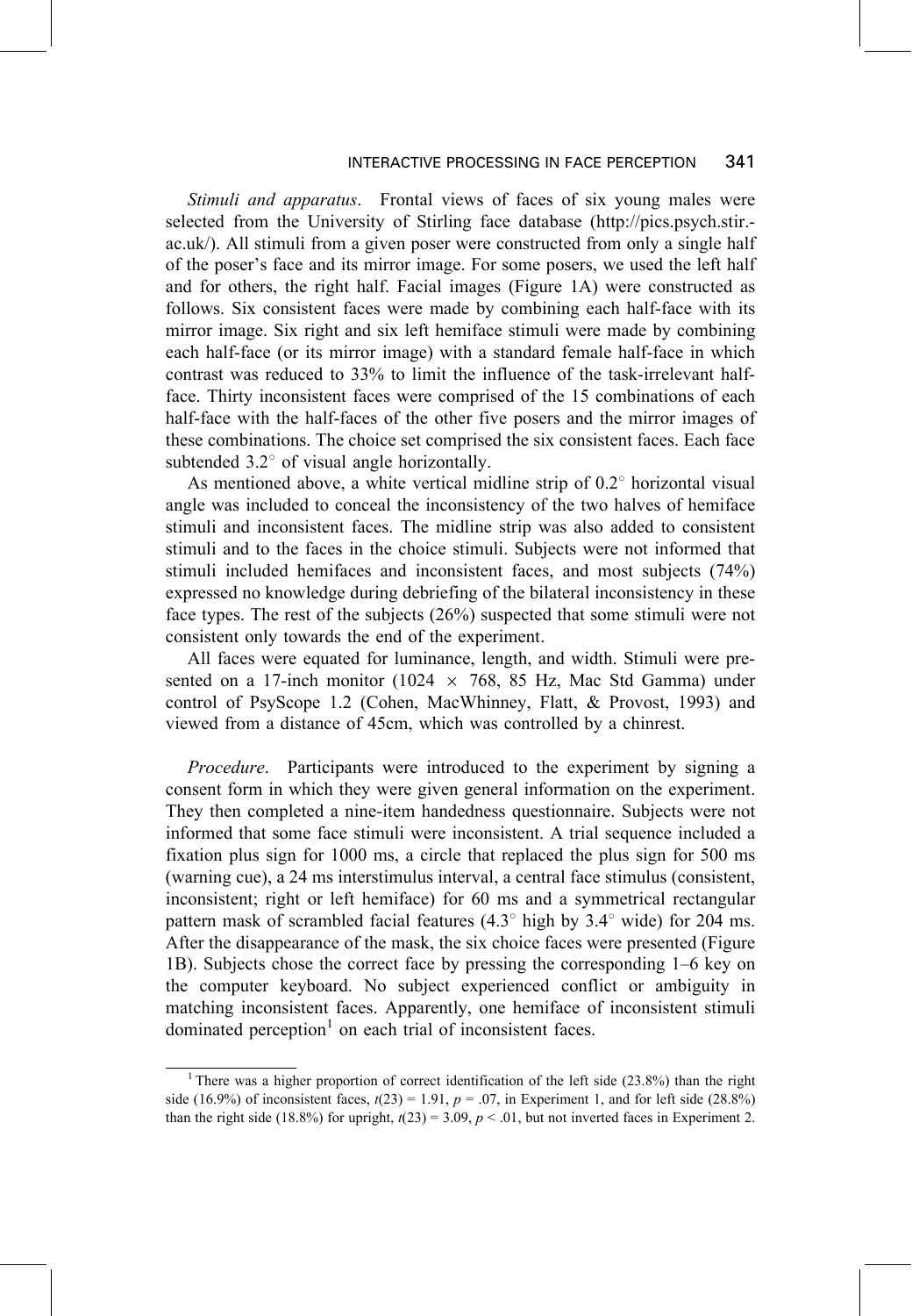The task began with a practice block, which included 24 unmasked consistent faces to familiarize subjects with the 6 faces. The experimental task consisted of four blocks, each including 6 consistent faces, 6 right hemifaces, 6 left hemifaces, and 30 inconsistent faces in a random order in each block.

Data analyses. We computed the proportion of matches corrected for guessing for each of the four face types using the following formulas: For consistent faces and hemifaces:  $p(M) = p(M) - [p(W)/5]$ , where  $p(M)$  is the proportion of matches corrected for guessing,  $p(M)$  is the observed proportion of correct matches, and  $p(W)$  is the observed proportion of wrong responses. For inconsistent faces, in which two out of the six faces are correct matches:  $p(M)$  =  $p(M) - [p(W)/2]$ . The predicted performance for independent processing of the two halves of consistent and inconsistent faces is  $p(L\cup R) = p(R)$  +  $p(L) - p(R)p(L)$ , where  $p(L)$  is the proportion of matches of left hemifaces and  $p(R)$  is the proportion of matches of right hemifaces.

# Results and discussion

As described above, we used each subject's accuracy (corrected for guessing) for upright left hemifaces (mean =  $36.0\%$ ) and right hemifaces (mean =  $25.8\%$ )<sup>2</sup> to specify the subject's performance given independent processing of complete consistent and inconsistent faces [using the formula  $p(L \cup R) = p(R)$  +  $p(L) - p(R)p(L)$ ]. Performance for consistent faces (67.5%) was higher than the predicted performance given independent processing  $(51.2\%)$ ,  $F(1,23) = 28.42$ ,  $p \leq 0.0001$ , which demonstrates facilitation in the processing of consistent faces. Similarly, performance for inconsistent faces (40.5%) was lower than the predicted performance given independent processing (51.2%),  $F(1,23) = 11.36, p <$ .005, which demonstrates interference in the processing of inconsistent faces (Figure 2A). Both findings imply that the perception of bilateral faces entails interactive processing of the two face halves. Although inconsistent faces are consciously perceived as consistent, the conflict of information in their two halves is extracted by interactive processors and interferes with perception.

Previous studies suggest that interactive processing occurs for upright but not inverted faces (e.g., Farah et al., 1995; Young et al., 1987). Thus, in Experiment 2, we examined these effects for both upright faces and inverted faces. If interactive processing is greater for upright than inverted faces, then facilitation and interference effects should be greater for upright than inverted faces.

<sup>&</sup>lt;sup>2</sup> Performance for left hemifaces was higher than for right hemifaces,  $t(23) = 2.81$ ,  $p < .01$ .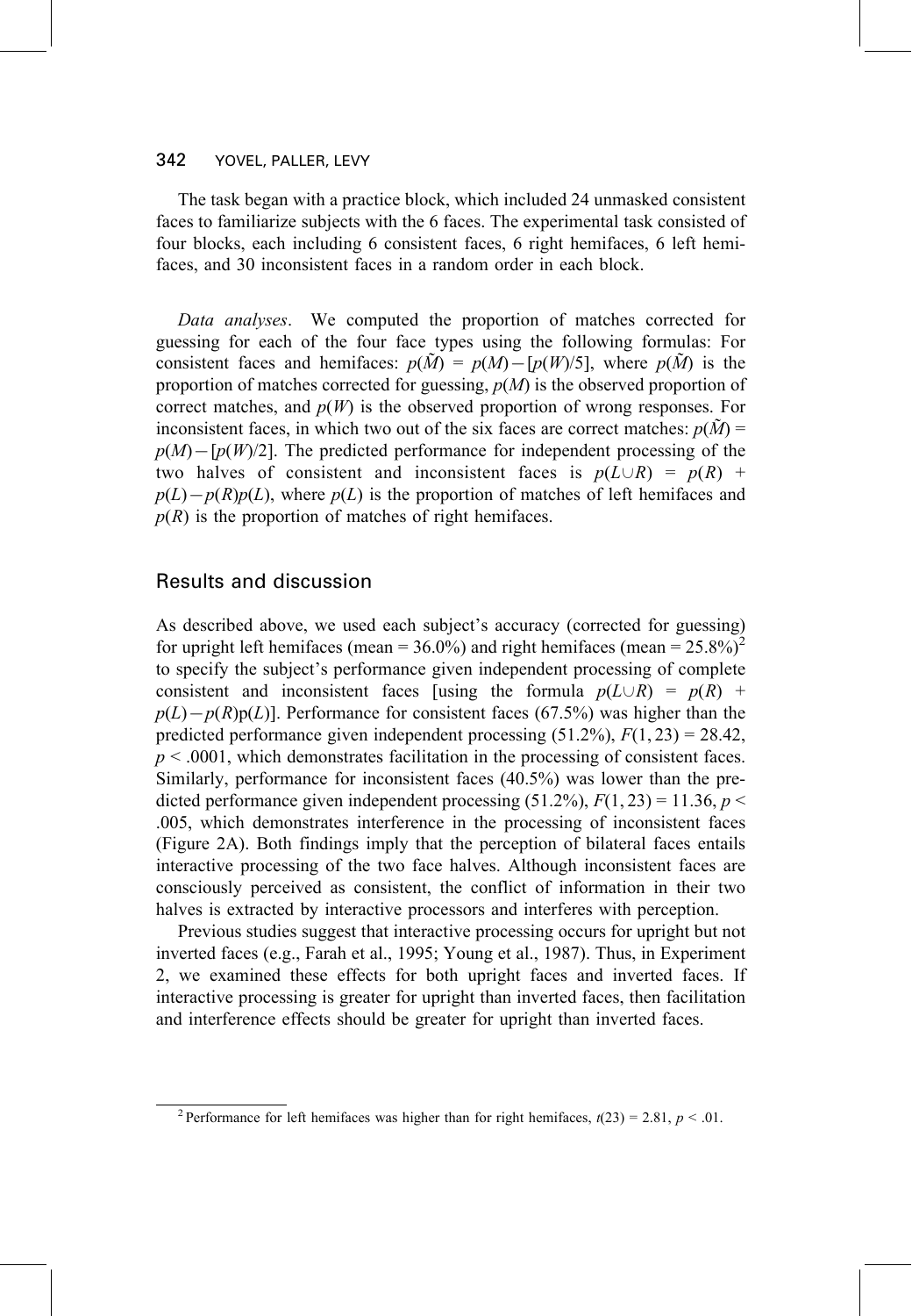

Figure 2. (A) Results in Experiment 1. The union of accuracy for hemifaces provided an estimation for accuracy under the assumption of independence. Higher performance was found for consistent faces (facilitation). Lower performance was found for inconsistent faces (interference). Error bars represent the standard error of the difference from the independence prediction for consistent and inconsistent faces. These effects implicate interactive processing of the two halves of complete faces. (B) Results in Experiment 2. The union of accuracy for upright hemifaces and for inverted hemifaces estimate accuracy for complete faces under the assumption of independence. Higher performance was found for upright consistent faces (facilitation). Lower performance was found for upright inconsistent faces (interference). Reduced facilitation was found for inverted consistent faces. No interference was found for inverted inconsistent faces. Error bars represent the standard error of the difference from the independence prediction for consistent and inconsistent faces. Strong interactive processing was thus present for complete faces when viewed upright but not when viewed in an inverted orientation.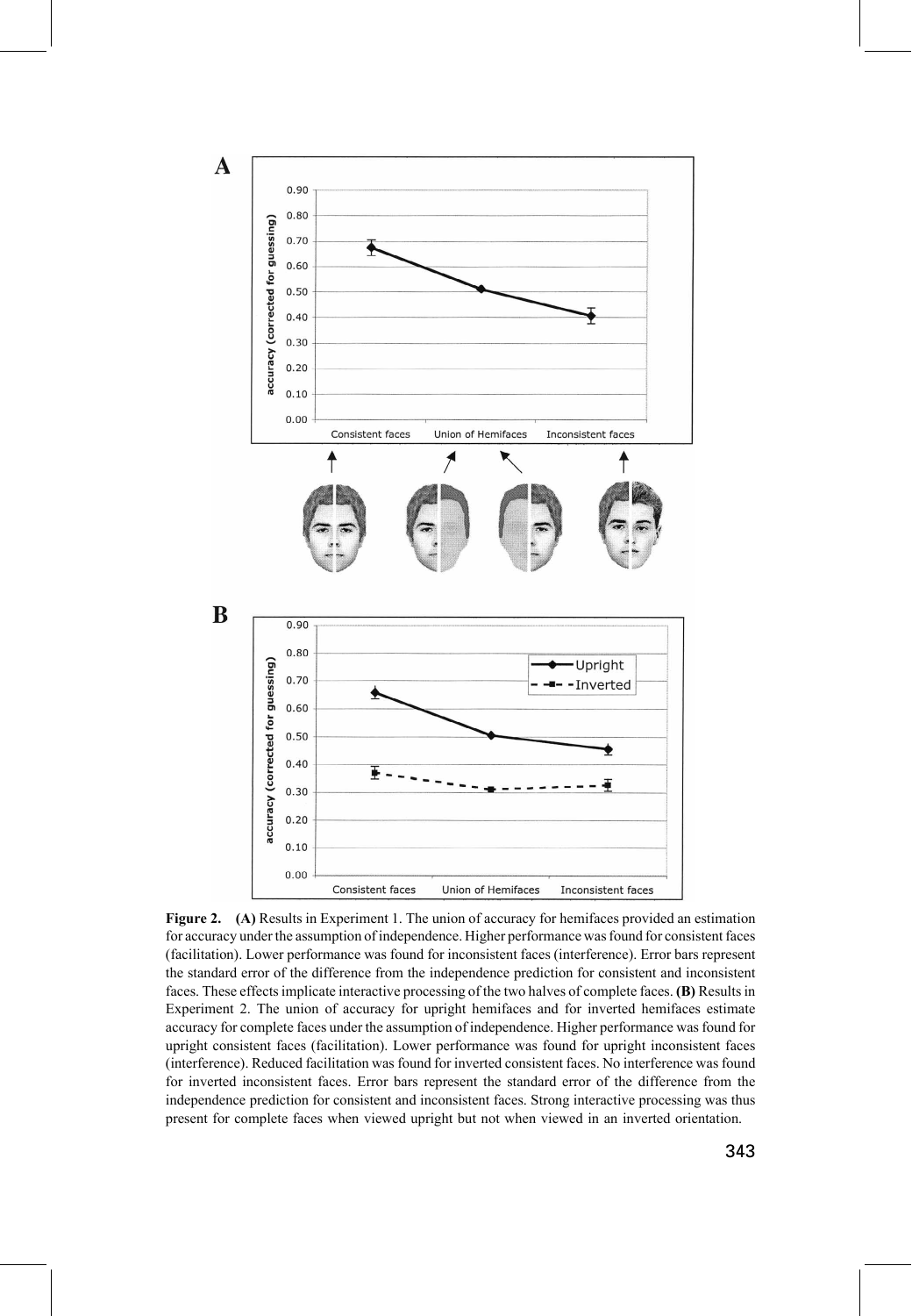# **EXPERIMENT 2: INTERACTIVE PROCESSING FOR** UPRIGHT VERSUS INVERTED FACES

# Methods

Subjects. Forty-eight right-handed University of Chicago students or employees participated in Experiment 2 (age range: 18–29). Twenty-four subjects (9 males) were presented with upright face stimuli and 24 subjects (10 males) were presented with inverted face stimuli. Subjects received \$10/hour for their participation.

Stimuli and apparatus. Stimuli and apparatus were the same as in Experiment 1 with the following exceptions. First, a set of inverted faces, otherwise identical to upright faces, were presented to one group of subjects. Second, pilot studies revealed that when hemifaces are presented for 48 ms, perceptual completion is obtained when the contrast level of the standard halfface is reduced to 20%. Therefore, in Experiment 2 we presented the upright face stimuli for 48ms and employed 20% contrast instead of 33% as was used in Experiment 1.

*Procedure*. Procedures were the same as in Experiment 1 with the following exceptions. Each task consisted of a practice block and nine experimental blocks. Each block included 12 consistent faces, 12 right hemifaces, 12 left hemifaces, and 15 inconsistent faces. The procedure was the same for upright and inverted faces except that faces, including those in the choice set, were presented in a different orientation. Further, in an attempt to obtain similar levels of performance in the two conditions, upright faces were presented for 48 ms (compared to 60 ms in Experiment 1) and inverted faces for 60 ms. We could not employ exposures less than 48 ms for upright faces because discrimination was too poor, nor longer than 60 ms for inverted faces because subjects then detected the inconsistency in the two halves of inconsistent faces and hemifaces.

# Results and discussion

Figure 2B shows performance (corrected for guessing) for upright and inverted faces. As described previously, we used each subject's accuracy for upright left hemifaces (mean = 35.2%) and right hemifaces (mean =  $29.8\%$ )<sup>3</sup> and likewise for inverted left hemifaces (mean =  $16.6\%$ ) and right hemifaces (mean =  $18.5\%$ ) to specify that subject's performance for independent processing of complete

<sup>&</sup>lt;sup>3</sup> Performance for left hemifaces and right hemifaces did not differ for either upright,  $t(23) = 1.54$ ,  $p = .13$ , or inverted faced,  $t(23) < 1$ .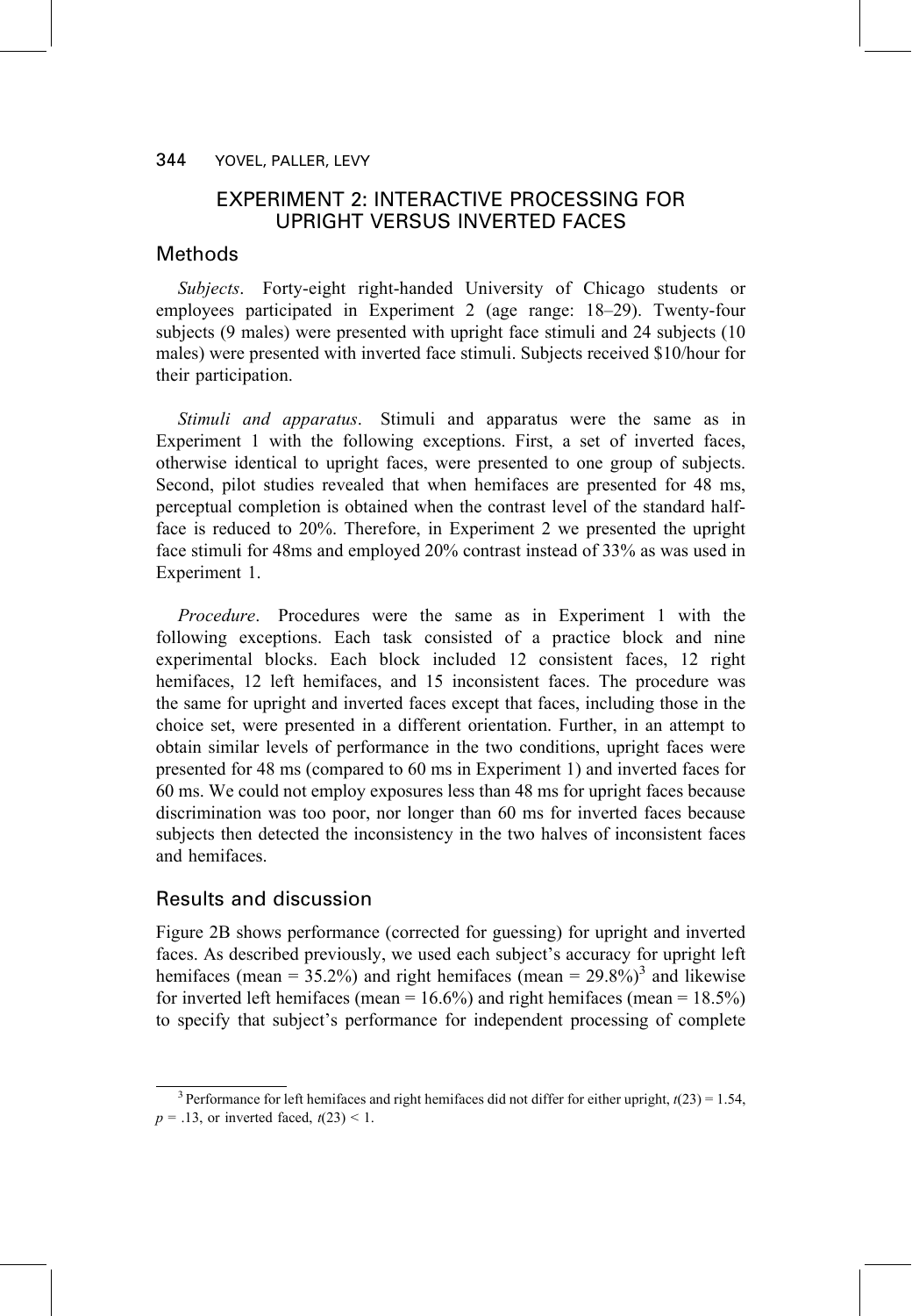consistent and inconsistent faces [using the formula  $p(L \cup R) = p(R)$  +  $p(L) - p(R)p(L)$ ].].

Consistent faces. Performance was higher for upright consistent faces  $(65.8\%)$  than the union of performance for upright left and right hemifaces, which specifies the level of performance given independent processing of the two halves of complete faces (50.6%),  $F(1, 24) = 31.57$ ,  $p < .0001$ . This finding means that the two face halves are processed interactively rather than independently. Although consistent inverted faces also yielded higher performance  $(37.0\%)$  than the union of performance for inverted left and right hemifaces (31.0%),  $F(1,23) = 6.79$ ,  $p < .02$ , the effect was larger for upright than inverted faces: Face type (consistent vs. union of hemifaces)  $\times$  Orientation interaction:  $F(1, 46) = 8.00, p < .01$  (Figure 2B).

*Inconsistent faces.* Performance for inconsistent upright faces was lower  $(43.9\%)$  than the union of performance for the two upright hemifaces  $(49.0\%)$ ,  $F(1, 24) = 7.25$ ,  $p < .02$ , which reflects interference between the inconsistent face halves. Such interference, however, was not present for inverted faces (32.7% for inconsistent inverted, 31.0% for the union of two inverted halves),  $F(1,23) = 0.64$ ,  $p = .43$ : [Face type (inconsistent vs. union of hemifaces)  $\times$ Orientation interaction,  $F(1, 46) = 5.34$ ,  $p < .05$  (Figure 2B).

In summary, in Experiment 2 we replicated the findings from Experiment 1 of interactive processing for upright faces, and we further demonstrated that such interaction is much reduced for consistent inverted faces and is absent for inconsistent inverted faces. These findings suggest that interactive processing with faces is orientation dependent and, like many perceptual phenomena with faces, is found with upright but not with inverted faces.

Possible effects of different performance levels for upright versus inverted *faces.* Despite the longer exposure duration of inverted than upright faces, performance was better for upright than inverted faces for all face stimuli,  $F(1, 46) = 9.18$ ,  $p < .005$ . Our pilot studies showed that *perceptual completion* does not reliably occur when face stimuli are presented for more than 60 ms, in that subjects tend to detect the inconsistency between the two halves of hemifaces. Therefore, we could not further increase the exposure duration for inverted faces to equate performance with upright faces. Because upright and inverted faces yielded different performance levels, it is important to ensure that the different patterns of response to upright and inverted faces is not due to a scaling effect. To determine whether the larger facilitation and interference for upright than inverted faces might be due to differences in performance levels, we divided subjects by a median split in each condition into high and low performers, based on their average performance across the four face types. As shown in Figure 3, the pattern of results in the two groups was very similar. This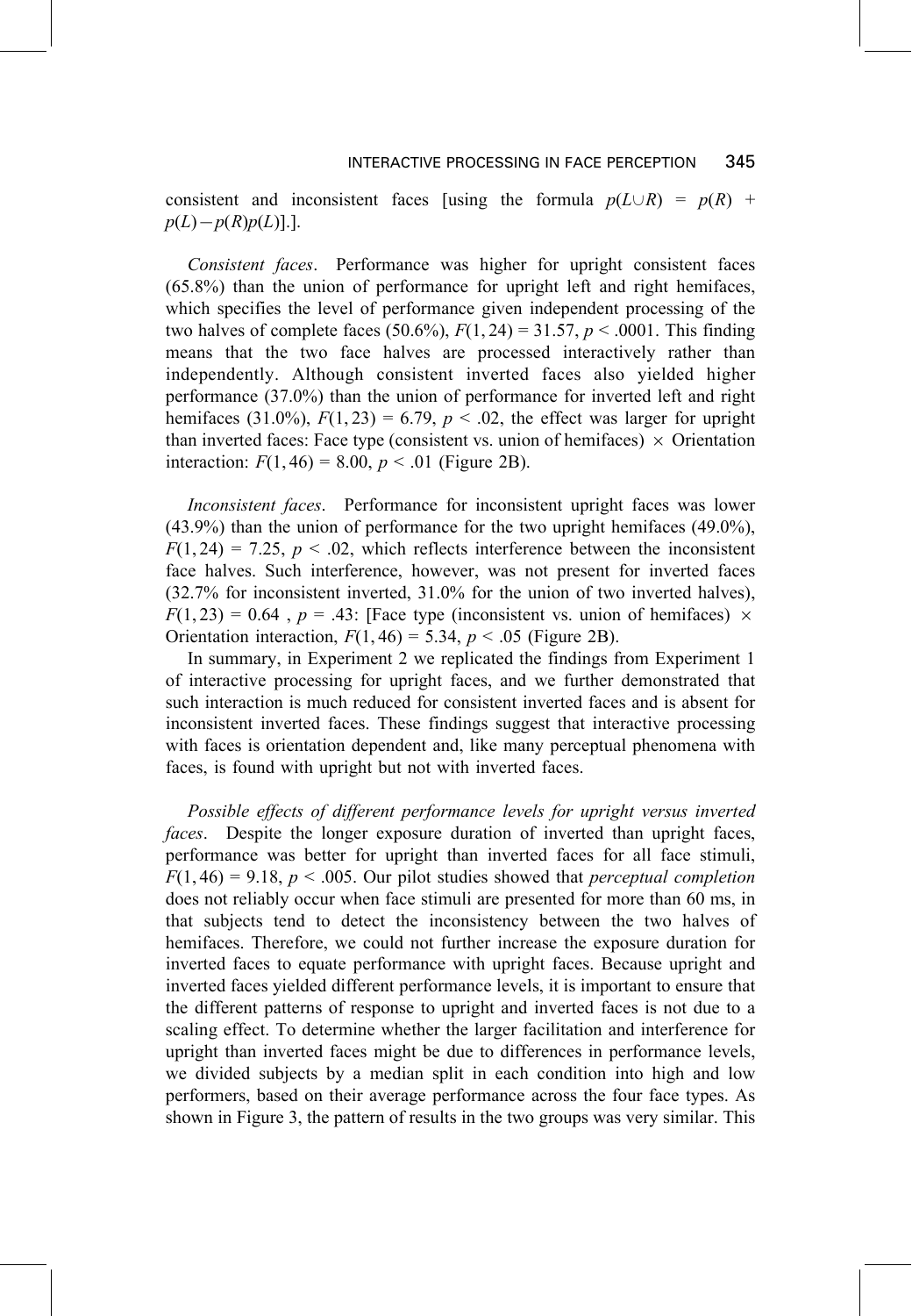

Figure 3. Median split analysis in Experiment 2. In both the high-performance group and the lowperformance group, a similar pattern of deviation from predicted values was found for consistent and inconsistent faces. These findings imply that the higher degree of interactive processing implicated with upright faces than with inverted faces is not due to different overall performance levels for upright and inverted faces.

was confirmed in a repeated-measures ANOVA with performance group (high, low) and orientation as between-subjects factors and face type (consistent, union of hemifaces, inconsistent) as a within-subject factor revealed neither an interaction of face type with performance group,  $F(2,90) < 1$ , nor a three-way interaction of Face type, orientation, and performance group,  $F(2, 90) < 1$ . Thus, the greater interactive processing of upright than inverted faces, as measured by departures from the independence prediction, was not influenced by performance level.

# **EXPERIMENT 3: INFLUENCE OF LOW-CONTRAST** STANDARD FACE ON PERCEPTION OF THE **EXPERIMENTAL HEMIFACE**

# Method

Although the relative contrast level of the standard face included in the hemiface stimulus was minimal, this face could conceivably have interfered with processing of the task-relevant half-face. If so, performance for hemifaces would underestimate accuracy for half-faces in complete faces, such that  $p(L \cup R)$  =  $p(L) + p(R) - p(L) p(R)$  might underestimate accuracy of independent processing of the two halves. To determine whether performance for our low-contrast hemifaces is influenced by low-contrast information included in the standard face, we presented subjects with half-face stimuli with four types of information on the other side, as shown in Figure 4A: 20%: Standard face at 20% contrast, as in Experiment 2; *blank*: No stimulus on the other side;  $0\%$ : Standard face at  $0\%$ contrast; 100%: Standard face with contrast not manipulated. If a standard contrast level of 20% faces is not interfering with perception of the experimental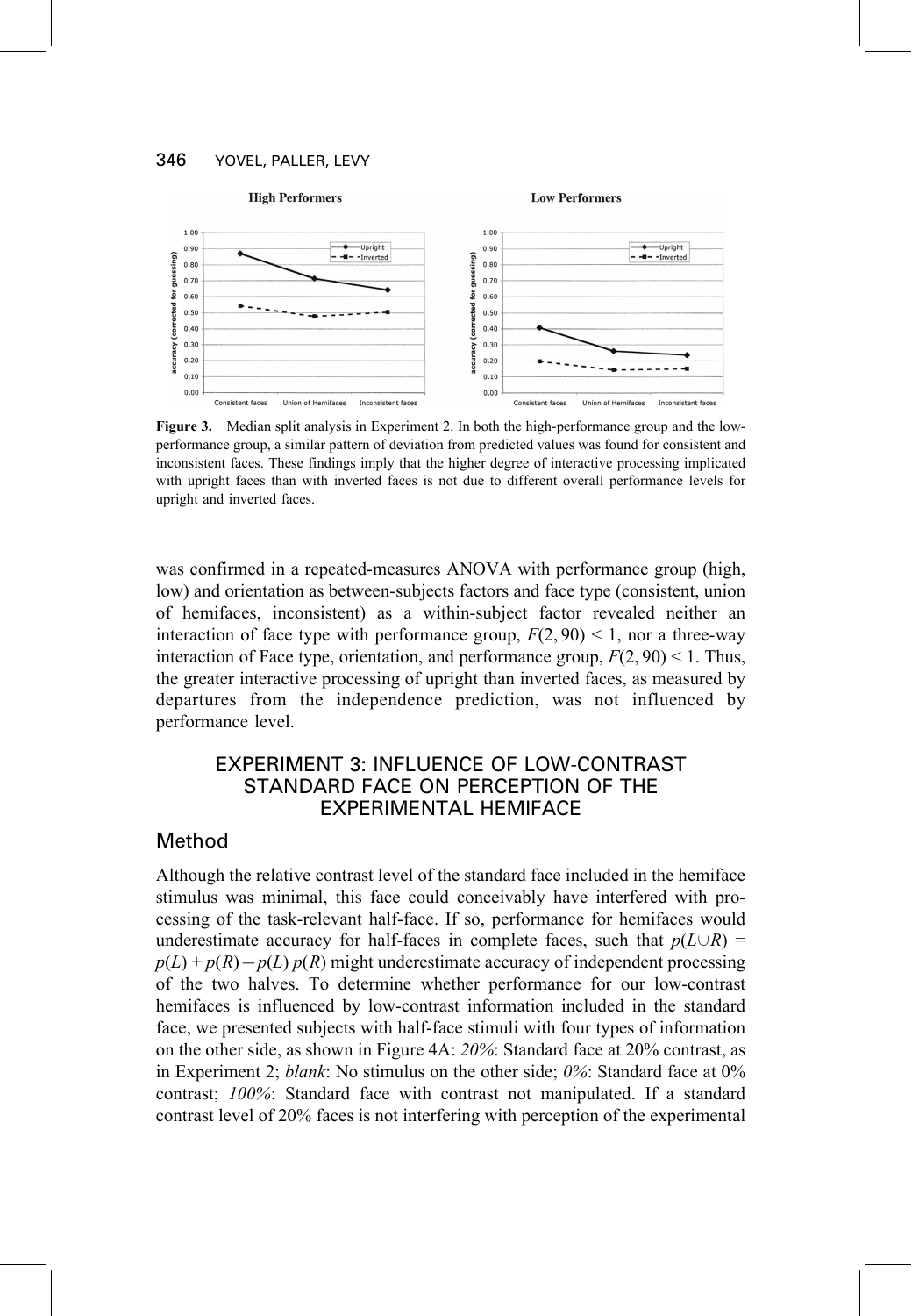#### INTERACTIVE PROCESSING IN FACE PERCEPTION 347

face, we should see no difference between performance for the 20%, 0%, and blank conditions. However, when contrast of the standard face is at 100%, the standard face is expected to interfere with perception of the experimental face. Such findings would assure that the union of performance for right and left hemifaces with 20% contrast is a valid specification of performance for complete faces given independent processing of the two halves.

Subjects. Twelve right-handed Northwestern University students (4 men, age range: 18–20) participated in the study as part of their Introduction to Psychology course requirements.



Figure 4. Face stimuli and corresponding results in Experiment 3. (A) The four types of face stimuli. (B) Accuracy for the four types of faces. Accuracy was significantly lower for 100% contrast hemifaces (\* $p < .05$ ) than for the three other types of hemifaces. Accuracy did not differ significantly between 20% contrast, blank, and 0% contrast faces. These findings suggest that hemiface stimuli in Experiment 2 (which included 20% contrast task-irrelevant facial information on one side in order to promote perceptual completion) produced no undue interference. Therefore, accuracy results for hemifaces does not underestimate performance under the assumption of independent processing in the two hemispheres.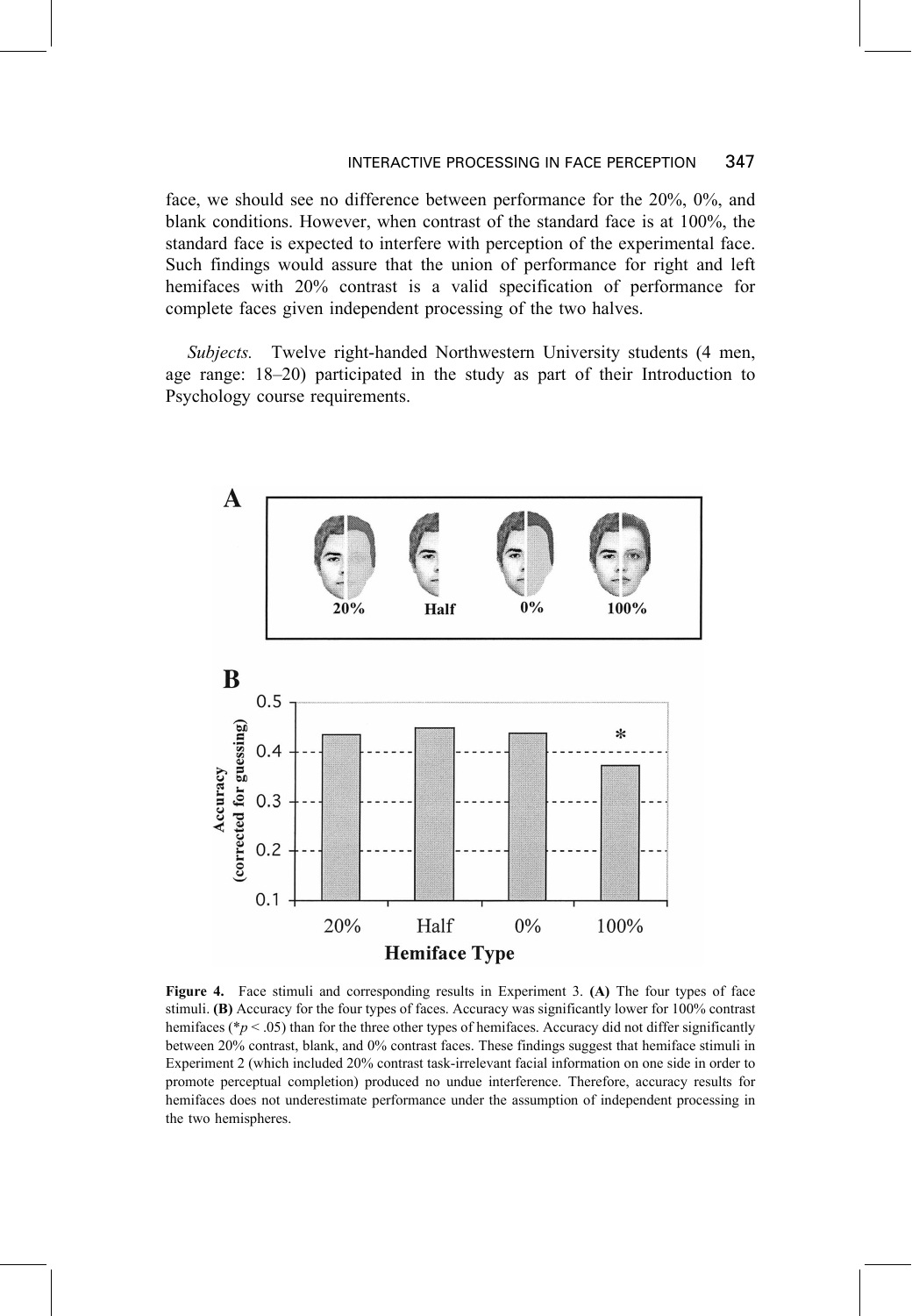Stimuli. We presented four types of upright left and right hemifaces (see Figure 4A): (1) Hemifaces in which the contrast of the standard face was reduced to 20% of the original face (20%). (2) Half-faces in which no information was presented in the opposite visual field  $(blank)$ , (3) hemifaces in which the contrast of the standard face was reduced to  $0\%$  and appeared as a solid grey area  $(0\%)$ , and  $(4)$  hemifaces in which we did not reduce the contrast of the standard face (100%). The faces subtended 2.57° by 3.81° and the mask,  $3.67^{\circ}$  by 4.28° of visual angle. The choice set included the same faces that were presented in Experiments 1 and 2. The stimuli were generated by Superlab on a Power Macintosh 7100 and were presented on a 17-inch monitor (832  $\times$  624, 75 Hz) viewed from a distance of 60 cm, which was controlled by a chinrest.

*Procedure.* Participants were introduced to the experiment by signing a consent form in which they were given general information on the experiment. They then completed a nine-item handedness questionnaire. Subjects were told that some of the faces would include information only in one visual field. A trial sequence consisted of the appearance of a fixation plus sign for 1000 ms, a zero that replaces the plus sign for 500 ms (a warning cue) followed by a central face for 53 ms, and a symmetrical rectangular pattern mask of scrambled facial features (same mask that was used in Experiment 1) for 200 ms. After the disappearance of the mask, the six choice faces were presented at the bottom of the screen. The faces were numbered  $1-6$ , and subjects were asked to choose the correct face by pressing the corresponding 1–6 key on the computer keyboard. The subject's response initiated the next trial.

The task began with a practice block, which included 24 unmasked consistent faces to familiarize the subjects with the faces. The experimental task consisted of eight blocks of 48 trials/block, separated by a 1 min rest between blocks. Each block included six left and six right hemifaces of each type (half-faces,  $0\%$ ) hemifaces, 20% hemifaces, 100% hemifaces) presented in a randomized order. Each poser in each type was presented once as a left and once as a right hemiface. The entire session lasted approximately 30 min.

# Results

A main effect of hemiface,  $F(3,33) = 3.30, p < .05$ , reflects lower performance (accuracy corrected for guessing) for 100% hemifaces  $(37.1\%)$  than for  $20\%$ hemifaces  $(43.7\%)$ ,  $0\%$  hemifaces  $(44.8\%)$ , or half-faces  $(43.6\%)$  (Figure 4B). Most importantly, performance for 20% hemifaces did not differ from performance for 0% hemifaces ( $p = .68$ ) or half-faces ( $p = .96$ ), which suggests that the low-contrast standard does not interfere with perception of the task-relevant hemiface and therefore does not underestimate performance for half-faces.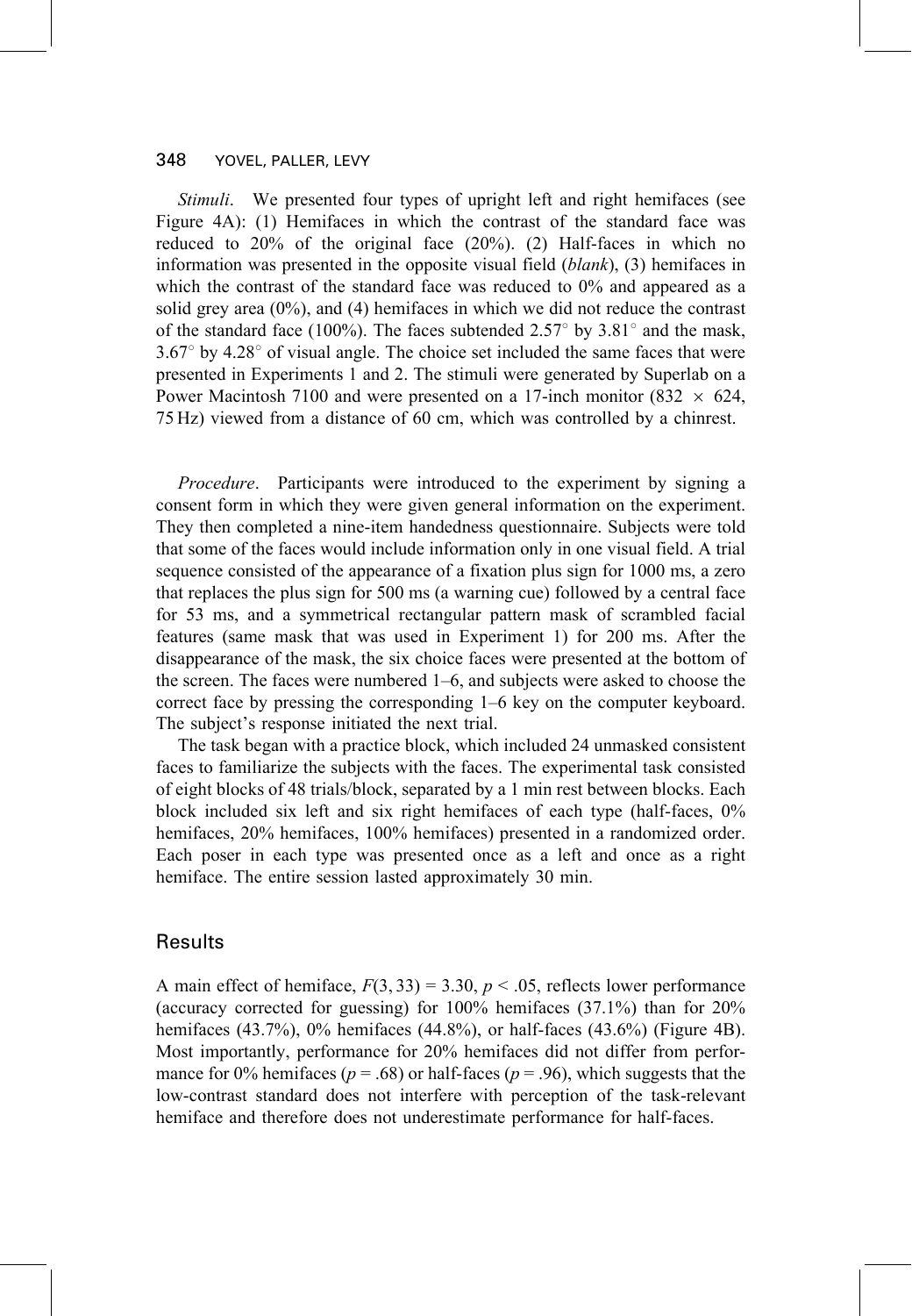## **GENERAL DISCUSSION**

The view that special integrative mechanisms are applied to the processing of faces is well accepted by many investigators (Farah et al., 1998; Moscovitch, Winocur, & Behrmann, 1997). Previous studies that directly assessed this issue measured the discrimination of face parts (Tanaka & Farah, 1993; Young et al., 1987) and showed that the perception of a part is influenced by the context in which it appears, which implies that a particular face part is not represented independently but interactively with other parts. In order to understand the interactive or holistic nature of face perception, however, it is also important to investigate the extent to which interactive processing of facial parts occurs in discrimination of complete faces.

Consistent with the view that face processing entails special integrative mechanisms, we found that a whole face is more than the sum of its halves. Specifically, upright faces evoke strong interactive processing of the two sides of the face, which facilitates discrimination of bilaterally consistent faces. Although people seldom view bilaterally inconsistent faces outside of the laboratory, we also showed that interactive processing of the two sides of such faces interferes with face discrimination.

In contrast, when faces are inverted, interactive processing is weak (for consistent faces) or absent (for inconsistent faces). These observations are in agreement with many findings of integrative processing of upright but not inverted faces (Farah, Tanaka, & Drain, 1995). Our studies not only reveal that the discrimination of bilateral faces is strongly influenced by interactive processing of parts when faces are upright and not when they are inverted, but also provide a quantitative specification of the magnitude of the effects of interactive processing on face perception.

Neither the composite face effect nor the whole–part effect shows interactive processing in inverted faces, whereas we find a small degree of interactive processing in inverted consistent faces, although considerably less than in upright faces. The processing of face parts (eyes, nose, and mouth in the wholepart experiment and upper part of the face in the composite face experiment) is evidently not influenced by other parts in inverted faces. In contrast, when a consistent bilateral face is processed as a single unit, as in our study, then even when the face is inverted, processing of the two halves is interactive to some extent. This finding is in agreement with a recent report by Moscovitch and Moscovitch (2000) of a *super inversion effect* for fractured faces (i.e., faces in which segments of a face were separated outward). In particular, recognition of fractured inverted faces was much worse than recognition of intact inverted faces. Because the perception of the relations among face parts is disrupted in fractured faces, this super inversion effect implies, as do our observations, that inverted intact faces (when bilaterally consistent) are processed interactively to some extent.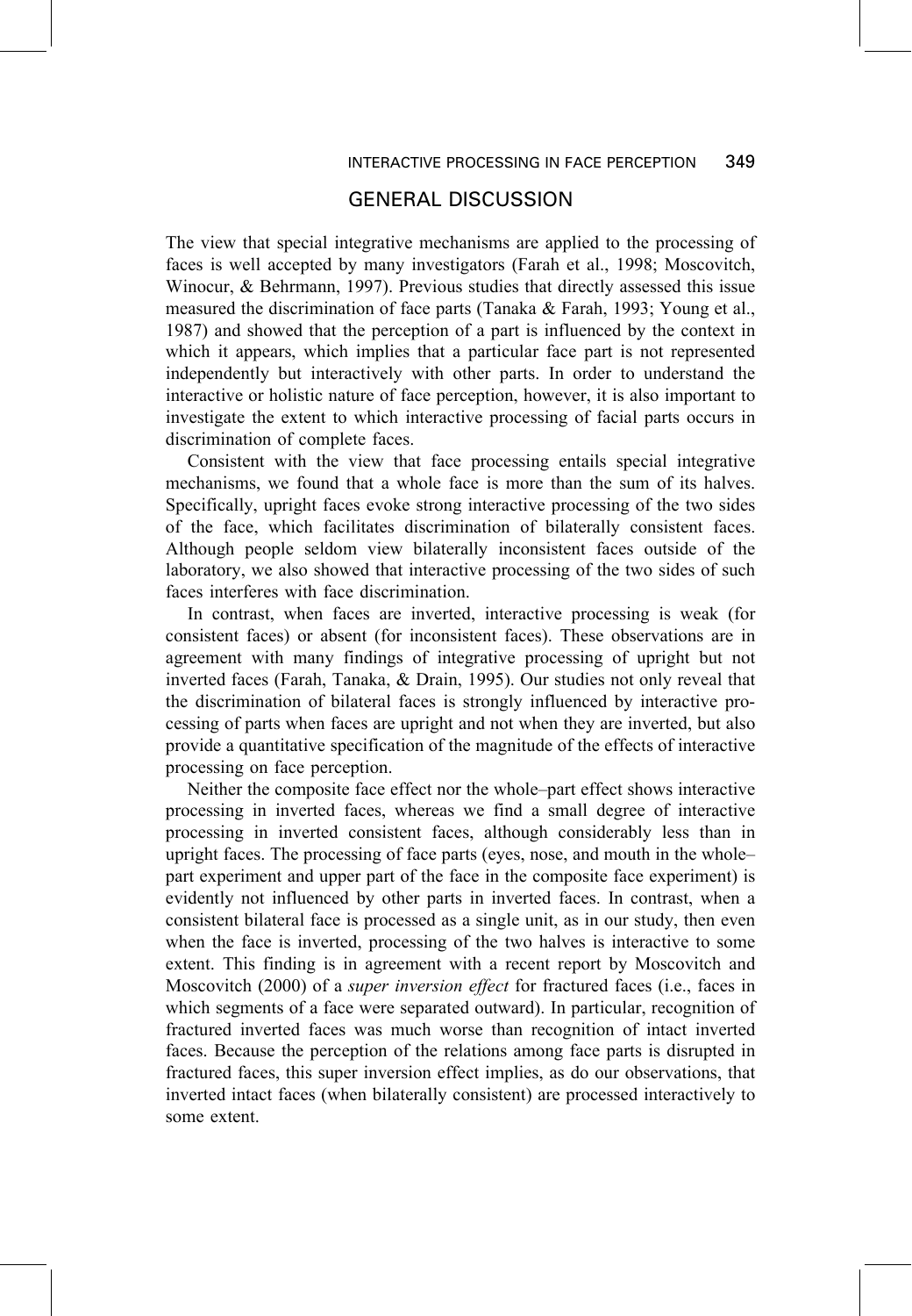Another earlier finding that could be taken to be inconsistent with our findings is a failure to find interference with bilaterally inconsistent faces in an investigation of composite face effects (Hole, 1994). However, as mentioned above, in studies of the composite face effect subjects focused on only the left or right hemiface, thus discouraging interactive processing of the two halves. In contrast, subjects in our study analysed faces in a more typical way in focusing on and perceiving complete faces, which is clearly associated with interactive processing of the two halves. The presence of interactive processing in our vertically split faces highlights the importance of investigating the perception of whole faces (not only face parts) to discover mechanisms of face perception.

Because performance for hemifaces is used to predict performance for complete faces under the independence assumption, it is important to generate similar conscious perceptions of complete faces for all face stimuli. The illusion of face completeness was accomplished by (1) including low-contrast facial information on the opposite side of hemifaces, (2) superimposing a vertical midline mask for all faces to occlude midline inconsistency, (3) presenting stimuli briefly, and (4) using a poststimulus mask. Consequently, complete faces were perceived by virtue of *perceptual completion*. The results of Experiment 3 allowed us to exclude the possibility that low-contrast facial information in hemifaces interfered with the perception of the relevant facial information, which could have produced an underestimate under the independence hypothesis of performance for complete faces. Performance did not differ between these hemifaces and half-faces that included no information on the opposite side of the face. Thus, our paradigm yielded valid estimates for discrimination accuracy, based on independent processing of the two face halves but with hemiface stimuli that evoked a perception of complete faces.

Because upright faces yield superior discrimination performance compared to inverted faces, the possibility of scaling effects must be considered—different results for upright and inverted faces may merely reflect differences in task difficulty. Our median-split analysis rules out this interpretation (see Figure 3). The similar pattern of results for high and low performers suggests that our inferences concerning interactive processing for upright but not inverted faces was not based on an artifact of performance levels, but rather reflects integrative mechanisms that are applied to upright faces similarly at multiple performance levels.

Interactive processing in our experiments, in which each half of the centrally presented face stimuli is directly projected to a different hemisphere, depended on interhemispheric integration. Two recent studies investigated interhemispheric communication for faces by comparing performance for bilaterally redundant (i.e., a face on each side of fixation) versus unilateral face presentations (Mohr, Landgrebe, & Schweinberger, 2002; Schweinberger, Baird, Blumler, Kaufmann, & Mohr, 2003). A bilateral advantage (better performance on bilateral than unilateral presentations) was observed for familiar but not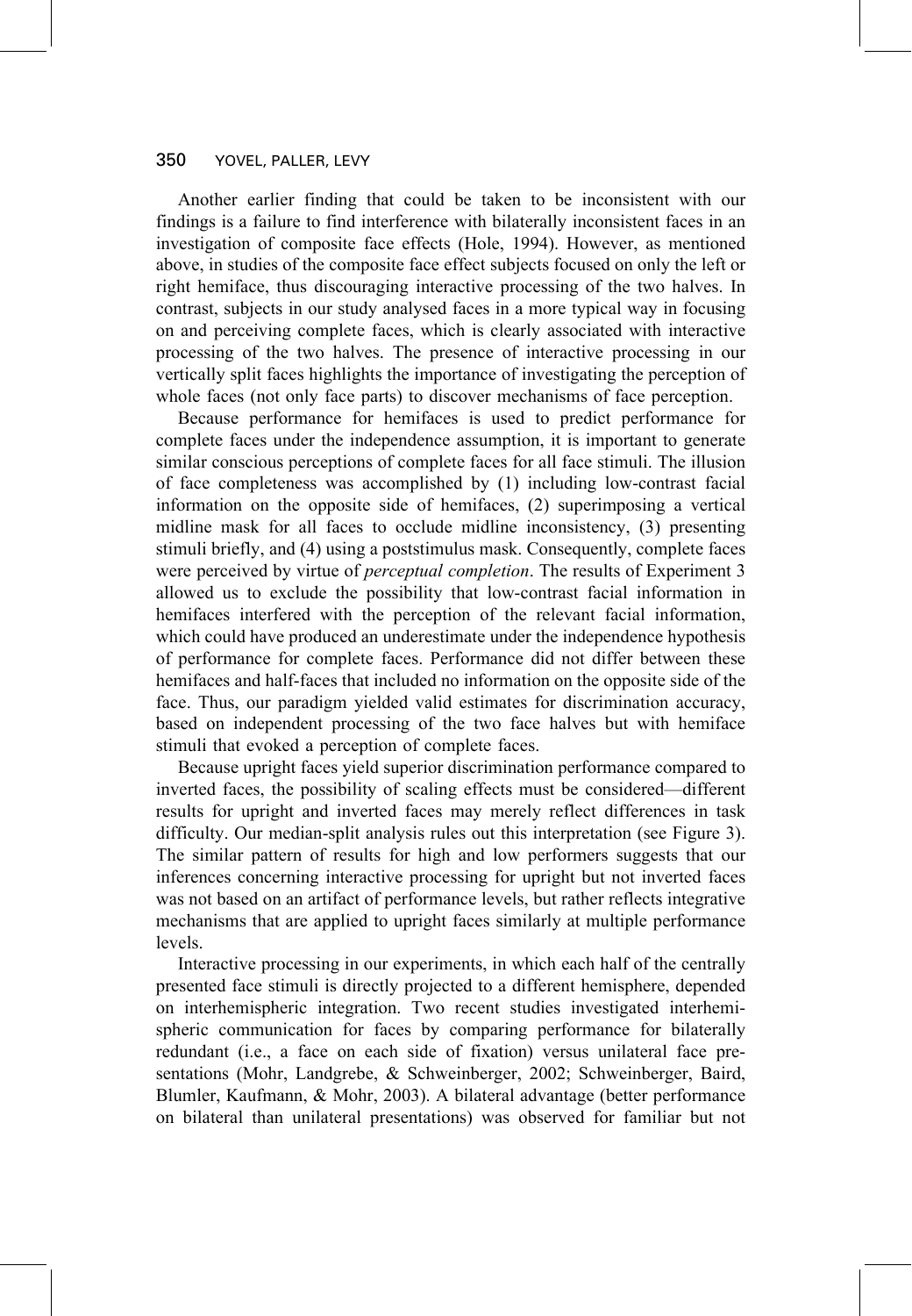#### INTERACTIVE PROCESSING IN FACE PERCEPTION 351

unfamiliar faces (Mohr et al., 2002) and for face recognition but not discrimination of facial expression (Schweinberger et al., 2003). These studies, however, did not examine the question of whether the two hemispheres work independently or interactively. In fact, Marks and Hellige (1999) reported that the two hemispheres work independently in response to bilaterally redundant presentations. These findings, however, pertain to the processing of two identical stimuli, one on each side of fixation. The same conclusion apparently does not hold for single face stimuli presented at fixation, such that each face half is processed in a different hemisphere. Although the human face generally has a high degree of bilateral symmetry, the nature of collaboration between the two hemispheres is quite different for a pair of bilaterally redundant stimuli versus central face presentations. Likewise, Luh and Levy (1995) found that error patterns in identifying centrally presented syllables were only weakly predicted by unilateral error patterns for the left and right visual fields, which had strong predictive value for error patterns of bilaterally redundant syllables. These findings highlight differences between processing parafoveal objects versus a single, central object. Investigations with two complete stimuli presented simultaneously at parafoveal locations may be less appropriate than investigations with central object presentations for revealing the nature of interactive processing.

We propose that perceptual synthesis of stimulus parts is a fundamental property of specialized face processing mechanisms that underlies interactive effects in our investigation. Whether the same or different specialized mechanisms are the source of the whole-part face effect (Tanaka & Farah, 1993) and the face composite effect (Young et al., 1987) is a question for future research. Another issue of considerable importance concerns the uniqueness or not of faces in eliciting integrative processing. Central questions are whether such integration inherently greater for faces than for all other objects, or whether it is present to the same extent when perceptual expertise is acquired for some class of nonface objects (Diamond & Carey, 1986, Gauthier et al., 2000). A strategy similar to that used in the present study may be useful for determining the extent to which faces may or may not be unique in eliciting integrative processing.

### **REFERENCES**

- Bentin, S., Allison, T., Puce, A., Perez, E., & McCarthy, G. (1996). Electrophysiological studies of face perception in humans. Journal of Cognitive Neuroscience, 8, 551–565.
- Cohen, J. D., MacWhinney, B., Flatt, M., & Provost, J. (1993). PsyScope: An interactive graphic system for designing and controlling experiments in the psychology laboratory using Macintosh computers. Behavior Research Methods, Instruments, and Computers, 25, 257-271.
- Diamond, R., & Carey, S. (1986). Why faces are and are not special: An effect of expertise. Journal of Experimental Psychology: General, 115, 107-117.